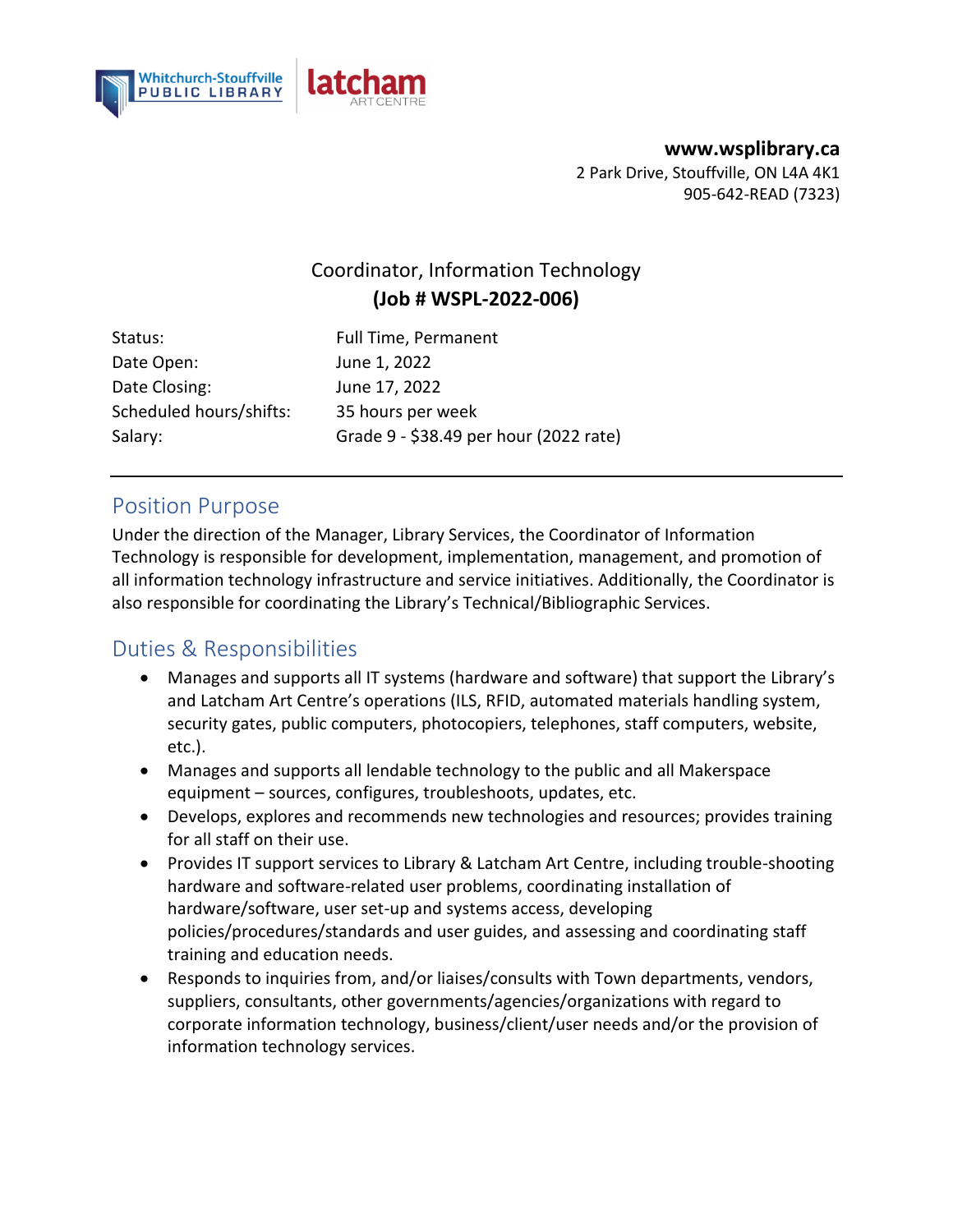- Monitors internal business needs and client/user trouble calls, technological trends/changes and emerging Library and Art Centre recommendations on how these may affect/benefit the Library and Latcham Art Centre.
- Develops and recommends a comprehensive 10 Year IT Capital Plan to implement the Library's and Latcham Art Centre's Strategic Directions. Monitors the plan annually and provides annual update reports to CEO.
- Responsible for the Library automation systems, including systems administration, configuration and updates, to ensure effective and efficient use by staff and Library patrons.
- Responsible for the coordination of technical/bibliographic services functions, including but not limited to the acquisition, cataloguing, processing, bibliographic records, repair and withdrawal of Library materials (as advised by collection staff), database maintenance and interlibrary loans.
- Trains/coaches staff performing technical services functions.
- Maintains accurate and up-to-date asset inventories for all end-user's computing hardware including desktop and notebook PC's, mobile and telecom devices, printers, peripherals, etc. Manages warranty renewals and regular client technology refresh deployments as necessary.
- Maintains accurate inventory of all end-user client and corporate software and ensures full compliance with licensing terms for any software being supplied to business users. Acts proactively to identify need for software licensing or maintenance renewals to ensure these expenditures are accounted for during the annual budget planning cycle.
- Prepares draft budget and monitors spending of area budget.
- Prepares statistical and other reports as required.
- Undertakes special projects and performs other duties as assigned, in accordance with corporate and departmental objectives.

# Qualifications and Requirements

- University degree in Computer Science or equivalent combination of relevant experience and education in a related field.
- A minimum of five years of experience in a technology related field, with at least three years working directly in an operational or support role in a complex IT environment. Experience with a public library would be an asset.
- Demonstrated experience in a broad corporate information technology portfolio, with an emphasis on business application software implementation, network administration, database management, and technical support services.
- Proven ability to install, configure, support and troubleshoot application software, accompanied by strong interpersonal and client servicing skills and an aptitude for creative problem solving.
- Excellent project management, time management, analytical, communication, presentation, and report/technical writing skills.
- Ability to analyze professional and administrative problems and suggest practical solutions.